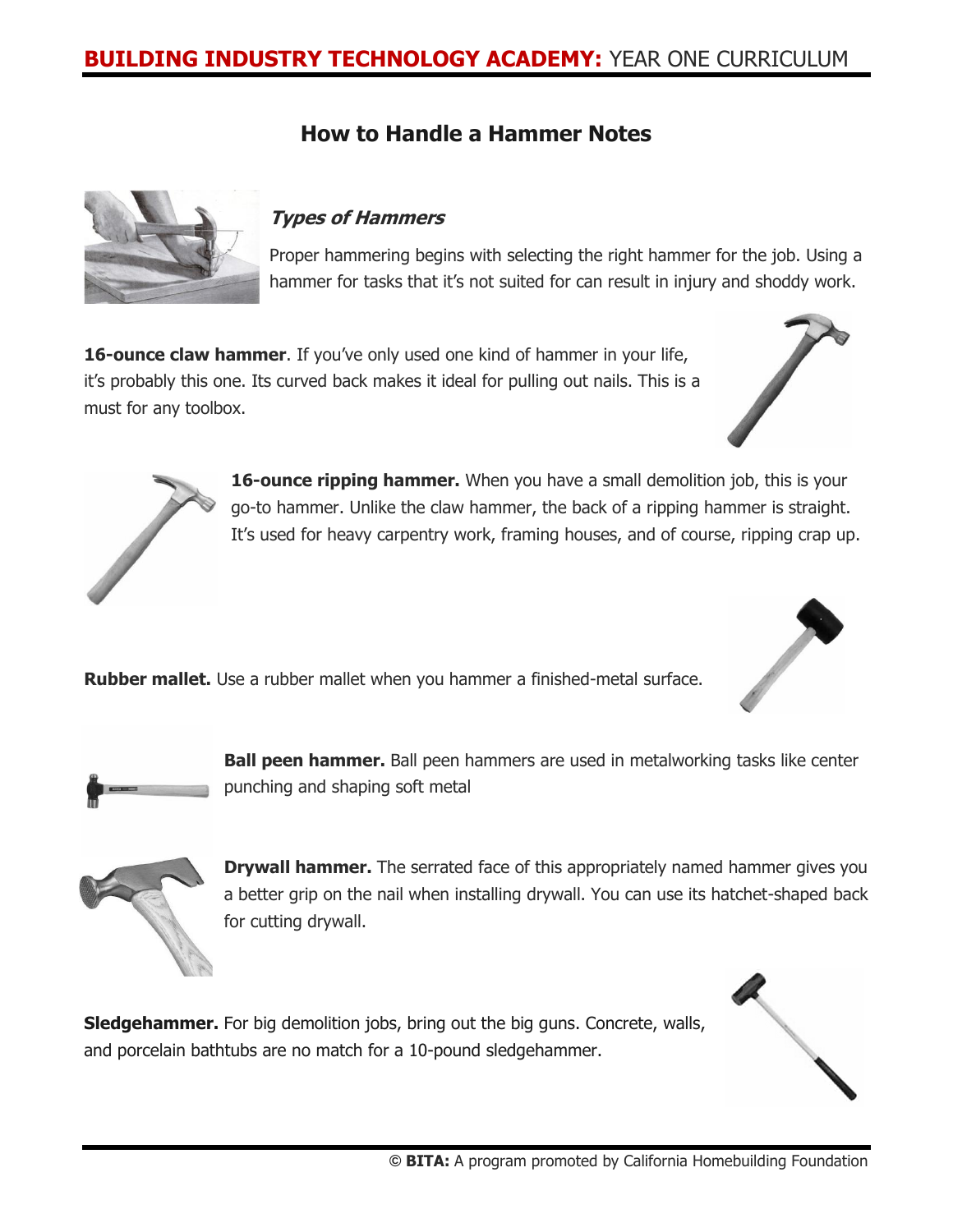#### **Hammer Safety**

#### Use the right hammer for the job!

- **1.** Don't upholster a couch with a sledgehammer or drive drywall nails with a tack hammer. You won't get the job done right, and you might end up injuring yourself.
- **2.** Don't strike a hardened steel surface with a steel claw hammer. Flying metal chips can injure you or a bystander.
- **3.** Never use a hammer with a loose or broken handle. The hammer's head could come flying off while in use. If you don't want to explain to your wife why grandma's china cabinet is in a million pieces, replace the handle if it's loose or cracked.
- **4.** Never use a hammer with a chipped or cracked head. It's an accident waiting to happen.

#### **How to Handle a Hammer**

- **1. Where to hold the hammer** Hold the hammer like you're shaking hands with somebody. When you need more control over the hammer, like when you're starting a nail, grip the hammer closer to the hammer head. When you need power, grip the hammer near the handle's end.
- **2. Starting the nail.** Place the nail where you want to drive it and hold it between the thumb and forefinger of your non-dominant hand. Place your fingers near the top of the nail when holding it. If you hold the nail near the bottom, a missed hammer swing will crush your fingers between the wood and the hammer. Not a pleasant feeling.

Grip the hammer near the middle of the handle. Tap the nail lightly until the nail has sunk into the wood enough that it can stand on its own.

If you're driving in nails that are too small to hold between your thumb and forefinger, use this handyman tip: Grab a piece of thin cardboard or thick paper and push the nail through it. Instead of holding onto the nail, you hold onto the cardboard. Remove the cardboard before you finish driving the nail.

For some hardwoods, it's a good idea to drill a pilot hole before you hammer in a nail. It makes the job easier and prevents the wood from splitting.